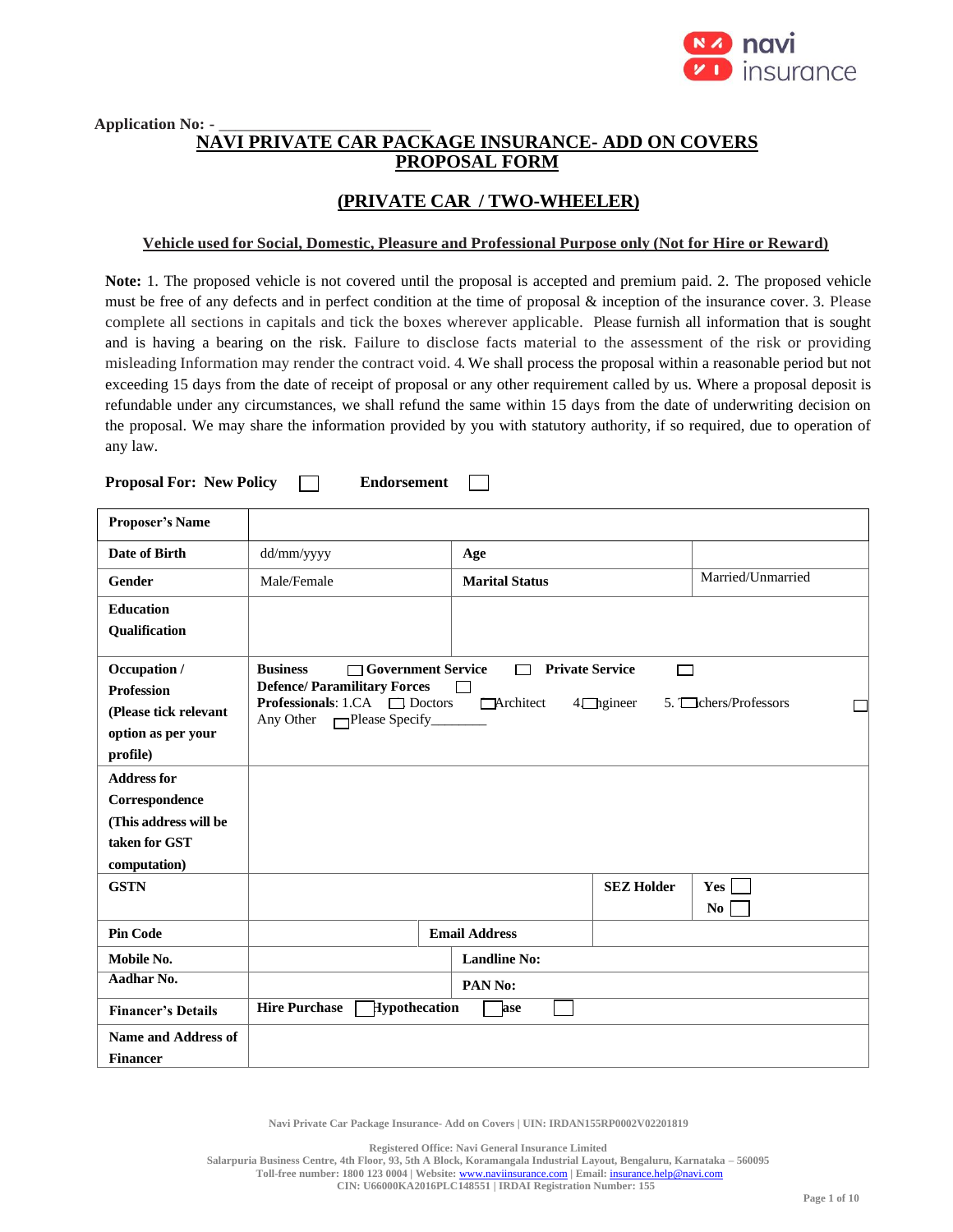

|                                                                                        | Package<br><b>Type of Policy Required</b>                              |                                                             |                   |             |              |      |                                 |                            |                                  |             |
|----------------------------------------------------------------------------------------|------------------------------------------------------------------------|-------------------------------------------------------------|-------------------|-------------|--------------|------|---------------------------------|----------------------------|----------------------------------|-------------|
|                                                                                        | Package (Fire and Theft)<br>ckage (Fire only)<br>age (Theft only)<br>P |                                                             |                   |             |              |      |                                 |                            |                                  |             |
|                                                                                        |                                                                        |                                                             |                   |             |              |      |                                 |                            |                                  |             |
| <b>Period of Insurance</b>                                                             |                                                                        | From: --//-- Hrs. on dd/mm/yyyy                             |                   |             |              |      |                                 | To: Midnight of dd/mm/yyyy |                                  |             |
|                                                                                        |                                                                        |                                                             |                   |             |              |      |                                 |                            |                                  |             |
| <b>Details of Vehicle:</b>                                                             |                                                                        |                                                             |                   |             |              |      |                                 |                            |                                  |             |
| Hand<br>Whether the vehicle is New or Second Hand at the time of Purchase: New<br>Seco |                                                                        |                                                             |                   |             |              |      |                                 |                            |                                  |             |
| <b>Body Type:</b>                                                                      |                                                                        |                                                             |                   |             |              |      |                                 |                            |                                  |             |
| <b>REGN. No</b>                                                                        | <b>Engine</b>                                                          | Chassis                                                     | Year of<br>Manufa | <b>Make</b> | <b>Model</b> |      | Date of                         | <b>Cubic</b>               | <b>Seating</b>                   | Fuel        |
|                                                                                        | N <sub>0</sub>                                                         | No.                                                         | cture             |             |              |      | <b>Registration/</b><br>Date of | Capacity                   | Capacity                         | <b>Type</b> |
|                                                                                        |                                                                        |                                                             |                   |             |              |      | <b>Purchase</b>                 |                            | <b>Including</b>                 |             |
|                                                                                        |                                                                        |                                                             |                   |             |              |      |                                 |                            | driver &<br><b>Side Car</b>      |             |
|                                                                                        |                                                                        |                                                             |                   |             |              |      |                                 |                            |                                  |             |
|                                                                                        |                                                                        |                                                             |                   |             |              |      |                                 |                            |                                  |             |
|                                                                                        |                                                                        | <b>Registering Authority - Name and location:</b>           |                   |             |              |      |                                 |                            |                                  |             |
| <b>Insured Declared Value</b>                                                          |                                                                        |                                                             |                   |             |              |      |                                 |                            | Amount $(\overline{\mathbf{x}})$ |             |
|                                                                                        | <b>Insured Declared Value of Vehicle</b>                               |                                                             |                   |             |              |      |                                 |                            |                                  |             |
|                                                                                        |                                                                        | Side Car Value (Applicable for Two-Wheeler only)            |                   |             |              |      |                                 |                            |                                  |             |
|                                                                                        |                                                                        | Non-Electrical Accessories (other Than manufacturer fitted) |                   |             |              |      |                                 |                            |                                  |             |
| Sr. No.<br>1                                                                           |                                                                        | <b>Items Description</b>                                    |                   |             |              |      | <b>IDV</b>                      |                            |                                  |             |
| 2                                                                                      |                                                                        |                                                             |                   |             |              |      |                                 |                            |                                  |             |
| 3                                                                                      |                                                                        |                                                             |                   |             |              |      |                                 |                            |                                  |             |
| <b>Total</b>                                                                           |                                                                        |                                                             |                   |             |              |      |                                 |                            |                                  |             |
|                                                                                        |                                                                        |                                                             |                   |             |              |      |                                 |                            |                                  |             |
|                                                                                        | Electrical/Electronic Accessories (Other than manufacturer fitted)     |                                                             |                   |             |              |      |                                 |                            |                                  |             |
| Sr. No.                                                                                |                                                                        | <b>Items Description</b>                                    |                   | <b>Make</b> | Model        | Year |                                 | $\mathbf{IDV}$             |                                  |             |
| 1.                                                                                     |                                                                        |                                                             |                   |             |              |      |                                 |                            |                                  |             |
| 2.<br>3.                                                                               |                                                                        |                                                             |                   |             |              |      |                                 |                            |                                  |             |
| <b>Total</b>                                                                           |                                                                        |                                                             |                   |             |              |      |                                 |                            |                                  |             |
|                                                                                        |                                                                        |                                                             |                   |             |              |      |                                 |                            |                                  |             |
| <b>External CNG/LPG kit (Not Provided by manufacturer)</b>                             |                                                                        |                                                             |                   |             |              |      |                                 |                            |                                  |             |
| <b>Total IDV</b>                                                                       |                                                                        |                                                             |                   |             |              |      |                                 |                            |                                  |             |

**Registered Office: Navi General Insurance Limited Salarpuria Business Centre, 4th Floor, 93, 5th A Block, Koramangala Industrial Layout, Bengaluru, Karnataka – 560095 Toll-free number: 1800 123 0004 | Website:** [www.naviinsurance.com](http://www.naviinsurance.com/) **| Email:** [insurance.help@navi.com](mailto:insurance.help@navi.com) **CIN: U66000KA2016PLC148551 | IRDAI Registration Number: 155**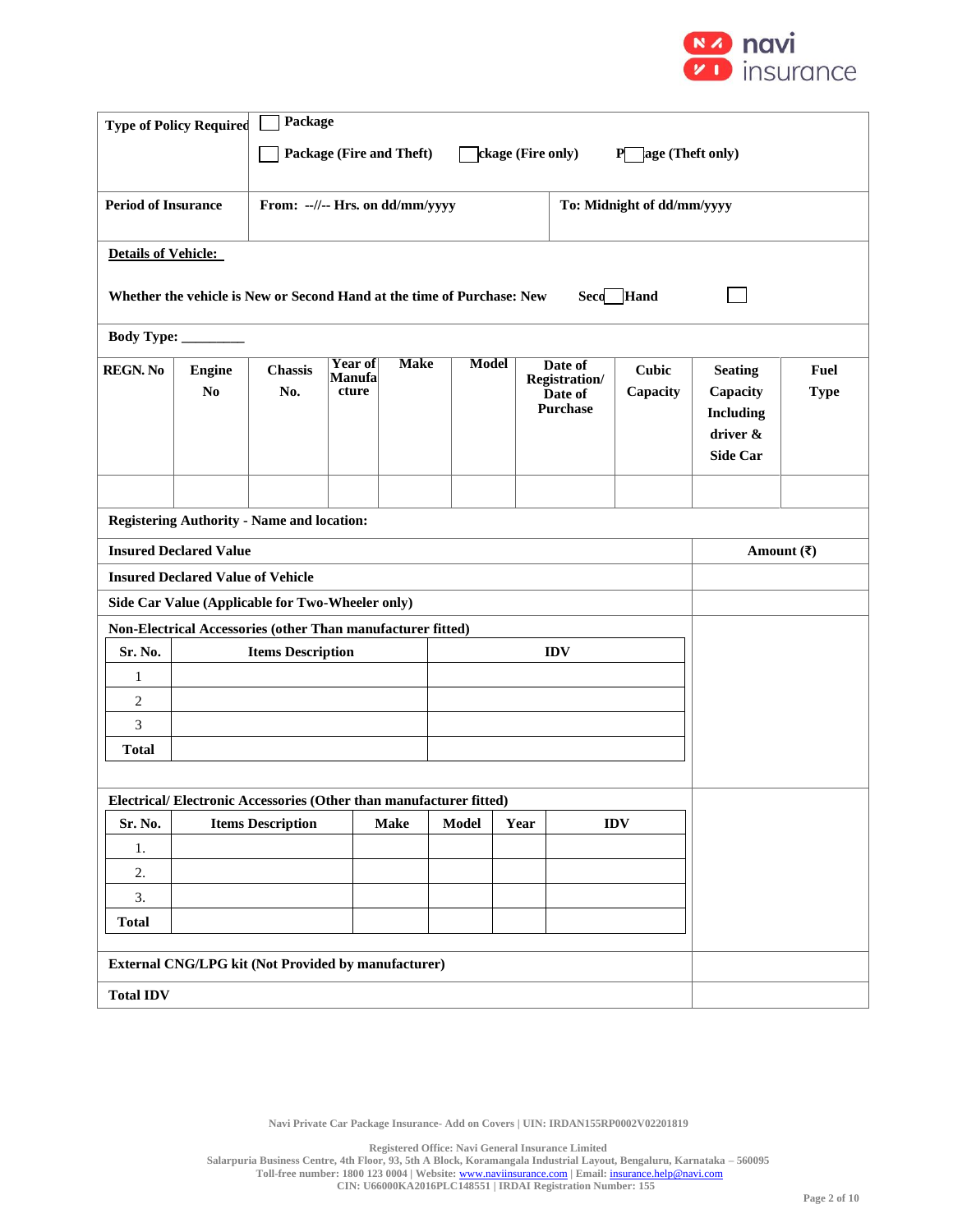

#### **Note:**

The Insured's Declared Value (IDV) of the vehicle will be deemed to be the 'SUM INSURED' for the purpose of this tariff and it will be fixed at the commencement of each policy period for each insured vehicle.

The IDV of the vehicle is to be fixed on the basis of manufacturers listed selling price of the brand and model as the vehicle proposed for insurance at the commencement of insurance /renewal, and adjusted for depreciation (as per schedule specified below). The IDV of the side car(s) and / or accessories, if any, fitted to the vehicle but not included in the manufacturer's listed selling price of the vehicle is / are also likewise to be fixed.

The schedule of age-wise depreciation as shown below is applicable for the purpose of Total Loss/ Constructive Total Loss (TL/ CTL) claims only. A vehicle will be considered to be a CTL where the aggregate cost of retrieval and / or repair of the vehicle subject to terms and conditions of the policy exceeds 75% of the IDV.

| % OF DEPRECIATION FOR<br><b>FIXING IDV</b> |
|--------------------------------------------|
| 5%                                         |
| 15%                                        |
| 20%                                        |
| 30%                                        |
| 40%                                        |
| 50%                                        |
|                                            |

**Note.** IDV of obsolete models of vehicles (i.e. Models which the manufacturers have discontinued to manufacture) and vehicles beyond 5 years of age will be determined on the basis of an understanding between the insurer and the insured.

#### **PREVIOUS INSURER DETAILS**

| <b>Previous</b><br>Policy No        | Type of<br><b>Policy</b><br>Package<br>/TP | Name of<br>Insurer &<br><b>Servicing</b><br><b>Branch Code</b><br>or Address |  | <b>NCB</b> in<br>last year<br><b>Policy</b> | <b>Policy Expiry Date</b>                                                                                       | Did you<br>claim<br>Last year?<br>Yes/No. If<br>yes, please<br>provide<br>claim<br>amount. | <b>NCB</b> % Eligible<br>(provide proof or<br>declaration at the end<br>of the proposal form) |
|-------------------------------------|--------------------------------------------|------------------------------------------------------------------------------|--|---------------------------------------------|-----------------------------------------------------------------------------------------------------------------|--------------------------------------------------------------------------------------------|-----------------------------------------------------------------------------------------------|
|                                     |                                            |                                                                              |  |                                             |                                                                                                                 |                                                                                            |                                                                                               |
|                                     | Claim Lodged in past 3 years               |                                                                              |  | Year 1                                      | Year 2                                                                                                          |                                                                                            | Year 3                                                                                        |
| No. of claims                       |                                            |                                                                              |  |                                             |                                                                                                                 |                                                                                            |                                                                                               |
| Amount                              |                                            |                                                                              |  |                                             |                                                                                                                 |                                                                                            |                                                                                               |
|                                     |                                            |                                                                              |  |                                             | Has any Insurance Company Ever Declined/Cancelled /Refused Renewal/Imposed special condition or excess – Yes/No |                                                                                            |                                                                                               |
| If Yes, reason and details thereof: |                                            |                                                                              |  |                                             |                                                                                                                 |                                                                                            |                                                                                               |

**Navi Private Car Package Insurance- Add on Covers | UIN: IRDAN155RP0002V02201819**

**Registered Office: Navi General Insurance Limited**

**Salarpuria Business Centre, 4th Floor, 93, 5th A Block, Koramangala Industrial Layout, Bengaluru, Karnataka – 560095**

**Toll-free number: 1800 123 0004 | Website:** [www.naviinsurance.com](http://www.naviinsurance.com/) **| Email:** [insurance.help@navi.com](mailto:insurance.help@navi.com)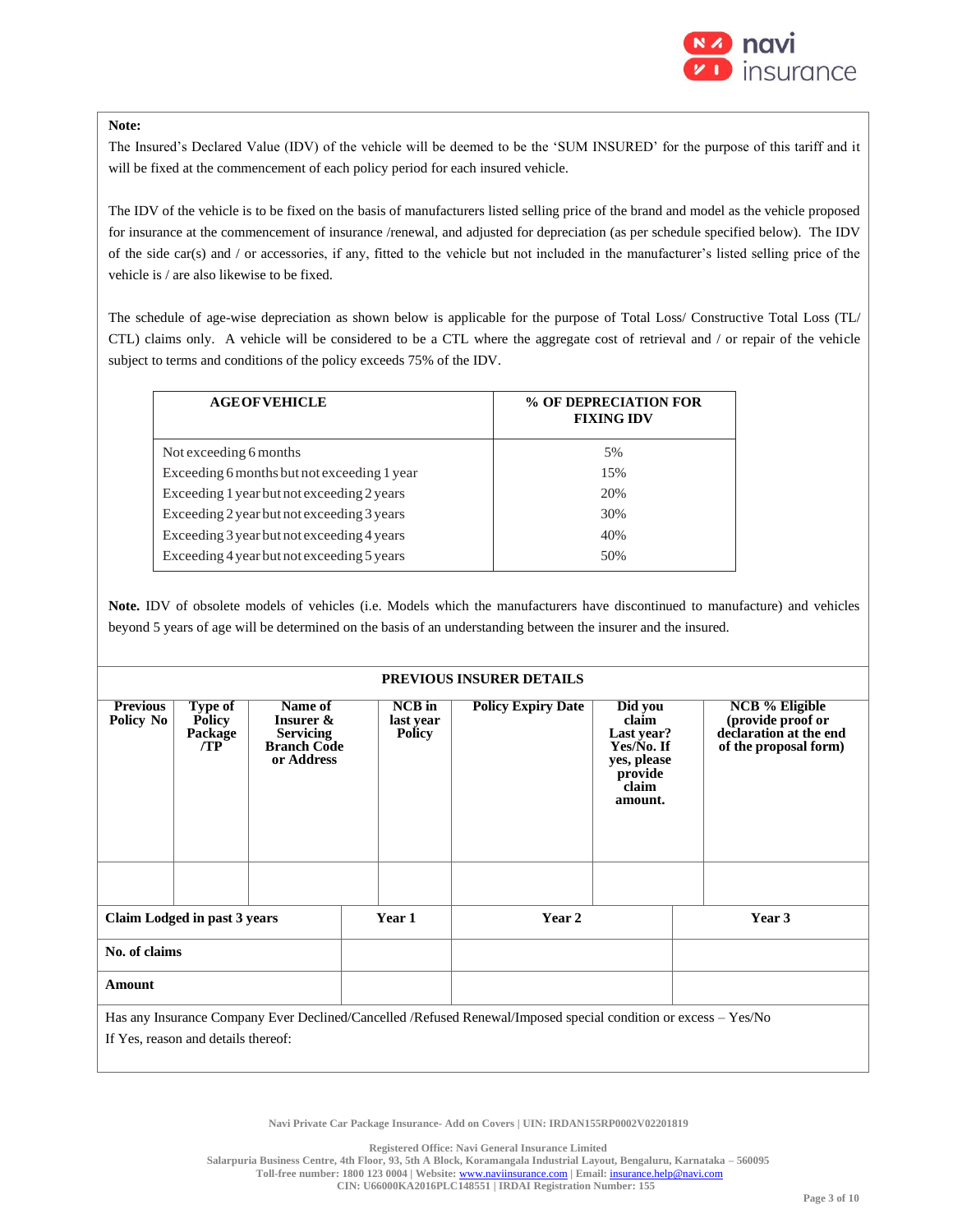

| <b>OTHER INFORMATION</b>                                                          |                                                                              |  |  |  |
|-----------------------------------------------------------------------------------|------------------------------------------------------------------------------|--|--|--|
| (Tick on relevant option and provide details wherever applicable)                 |                                                                              |  |  |  |
| Average Yearly Usage (in KM's)                                                    |                                                                              |  |  |  |
| <b>Current Odometer Rating</b>                                                    |                                                                              |  |  |  |
| City where vehicle will be driven                                                 |                                                                              |  |  |  |
| Are you an existing customer of Navi<br><b>General Insurance?</b>                 | Yes/No<br><b>Customer ID</b>                                                 |  |  |  |
| Is any other Private car/two-Wheeler<br>belonging to your family insured with us? | Yes/No<br>(Family means Father, Mother, Self, Spouse, Children)              |  |  |  |
| Do you wish to share your Credit Score                                            | Yes/No                                                                       |  |  |  |
| with us?                                                                          |                                                                              |  |  |  |
| Is your vehicle fitted with Telematics                                            | Yes/No - If yes are you willing to share device data if required by company? |  |  |  |
| Device?                                                                           | (Yes/No)                                                                     |  |  |  |
| Do you wish to provide photograph of your                                         | Yes/No                                                                       |  |  |  |
| vehicle?                                                                          |                                                                              |  |  |  |
| If yes, please provide/upload minimum                                             |                                                                              |  |  |  |
| four photographs of all 4 sides of the vehicle                                    |                                                                              |  |  |  |
| taken on the date of proposal through our                                         |                                                                              |  |  |  |
| mobile application.                                                               |                                                                              |  |  |  |
|                                                                                   |                                                                              |  |  |  |
| Voluntary Excess: Do you wish to opt for                                          | $Yes/No - If yes, please specify the amount$                                 |  |  |  |
| Voluntary Excess over and above the                                               |                                                                              |  |  |  |
| Compulsory Deductible mentioned below:                                            |                                                                              |  |  |  |
| Two Wheelers - Rs.100                                                             |                                                                              |  |  |  |
| Private Car----                                                                   | For Two Wheelers: Rs 500/750/1000/1500/3000                                  |  |  |  |
| Not Exceeding $1500$ CC $-$ Rs.1000                                               |                                                                              |  |  |  |
| Exceeding 1500 CC - Rs.2000                                                       | For Private Cars: Rs 2500/5000/7500/15000                                    |  |  |  |
|                                                                                   |                                                                              |  |  |  |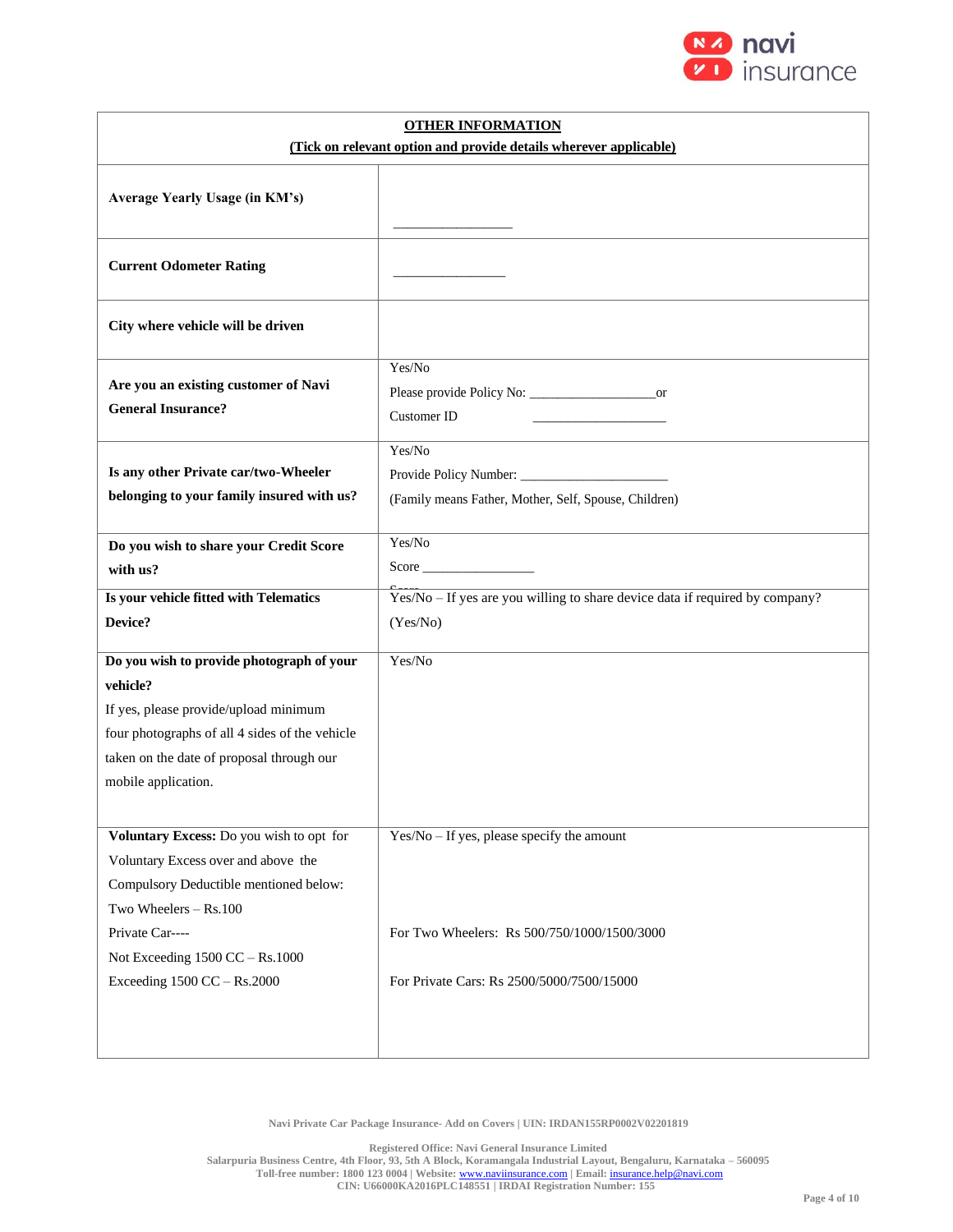

| ANY OTHER RELVANT INFORMATION                                                                                                                                                                                         |                                                                                                     |                  |            |  |                              |                  |
|-----------------------------------------------------------------------------------------------------------------------------------------------------------------------------------------------------------------------|-----------------------------------------------------------------------------------------------------|------------------|------------|--|------------------------------|------------------|
| Is any of these applicable:                                                                                                                                                                                           |                                                                                                     |                  |            |  |                              |                  |
| Vehicle being run by non-conventional<br>1.<br>source<br>Vehicle will be used for driving tuitions<br>2.<br>Whether vehicle is certified as Vintage<br>3.<br>car by Vintage and Classic Car Club of<br>India.         | Yes/No<br>If yes, please specify details (RC copy will be needed as proof)<br>Yes/No<br>Yes/No      |                  |            |  |                              |                  |
| Vehicle is Specially designed for use of<br>4.<br>blind / Handicapped / Mentally<br><b>Challenged Person and duly endorsed in</b><br><b>Registration Certificate</b><br>Use of vehicle limited to own premises?<br>5. | Yes/No                                                                                              |                  |            |  |                              |                  |
| Whether the vehicle is fitted with Fibre<br>6.<br><b>Glass Tank</b>                                                                                                                                                   | Yes/No                                                                                              |                  |            |  |                              |                  |
| Is the vehicle fitted with Anti-Theft<br>7.<br>device approved by ARAI?                                                                                                                                               | Yes/No                                                                                              |                  |            |  |                              |                  |
| <b>Imported Vehicle without Custom Duty</b><br>8.<br>Loss of accessories by Burglary, House<br>9.                                                                                                                     | Yes/No                                                                                              |                  |            |  |                              |                  |
| breaking and theft (Applicable only for<br>Two-Wheeler)                                                                                                                                                               | Yes/No                                                                                              |                  |            |  |                              |                  |
| 10. Are you member of Auto/mobile<br><b>Association of India?</b>                                                                                                                                                     | Yes/No                                                                                              |                  |            |  |                              |                  |
|                                                                                                                                                                                                                       | Yes/No, If yes Please state:<br>Name of Association: _____<br>1.<br>2.<br>Date of Expiry___________ |                  |            |  | 2. Membership No.            |                  |
| Do you wish to restrict TPPD cover to<br><b>Statutory limit of Rs.6000/-only?</b>                                                                                                                                     | Yes / No                                                                                            |                  |            |  |                              |                  |
| (Two-Wheeler Policy Limit - Rs1 lakh<br>Private Car Policy Limit - Rs 7.5 lakh)                                                                                                                                       |                                                                                                     |                  |            |  |                              |                  |
| <b>Geographical Area extension:</b><br>(Please select countries you wish to cover)                                                                                                                                    | Bangladesh, Nepal, Bhutan, Pakistan, Maldives, Sri Lanka                                            |                  |            |  |                              |                  |
| <b>Details of Driver</b><br><b>Owner Driver</b>                                                                                                                                                                       | Self/Father/Mother/Brother/                                                                         |                  | Driving    |  | $_{\rm Age}$                 |                  |
| <b>Others</b>                                                                                                                                                                                                         | Sister/Son/Daughter/Others                                                                          |                  | Experience |  |                              |                  |
| If Others, please specify relation to insured:                                                                                                                                                                        |                                                                                                     |                  |            |  |                              |                  |
| Any Physical infirmity/defective vision or                                                                                                                                                                            | (Please fill in the details)                                                                        |                  |            |  |                              |                  |
| <b>Hearing?</b> If yes provide details:                                                                                                                                                                               |                                                                                                     |                  |            |  |                              |                  |
| <b>Provide details of any Accident or</b><br><b>Impending Prosecution.</b>                                                                                                                                            | Drivers Name                                                                                        | Date of Accident |            |  | Circumstances of<br>Accident | Loss/Cost<br>Rs. |
|                                                                                                                                                                                                                       |                                                                                                     |                  |            |  |                              |                  |

**Registered Office: Navi General Insurance Limited**

**Salarpuria Business Centre, 4th Floor, 93, 5th A Block, Koramangala Industrial Layout, Bengaluru, Karnataka – 560095**

**Toll-free number: 1800 123 0004 | Website:** [www.naviinsurance.com](http://www.naviinsurance.com/) **| Email:** [insurance.help@navi.com](mailto:insurance.help@navi.com)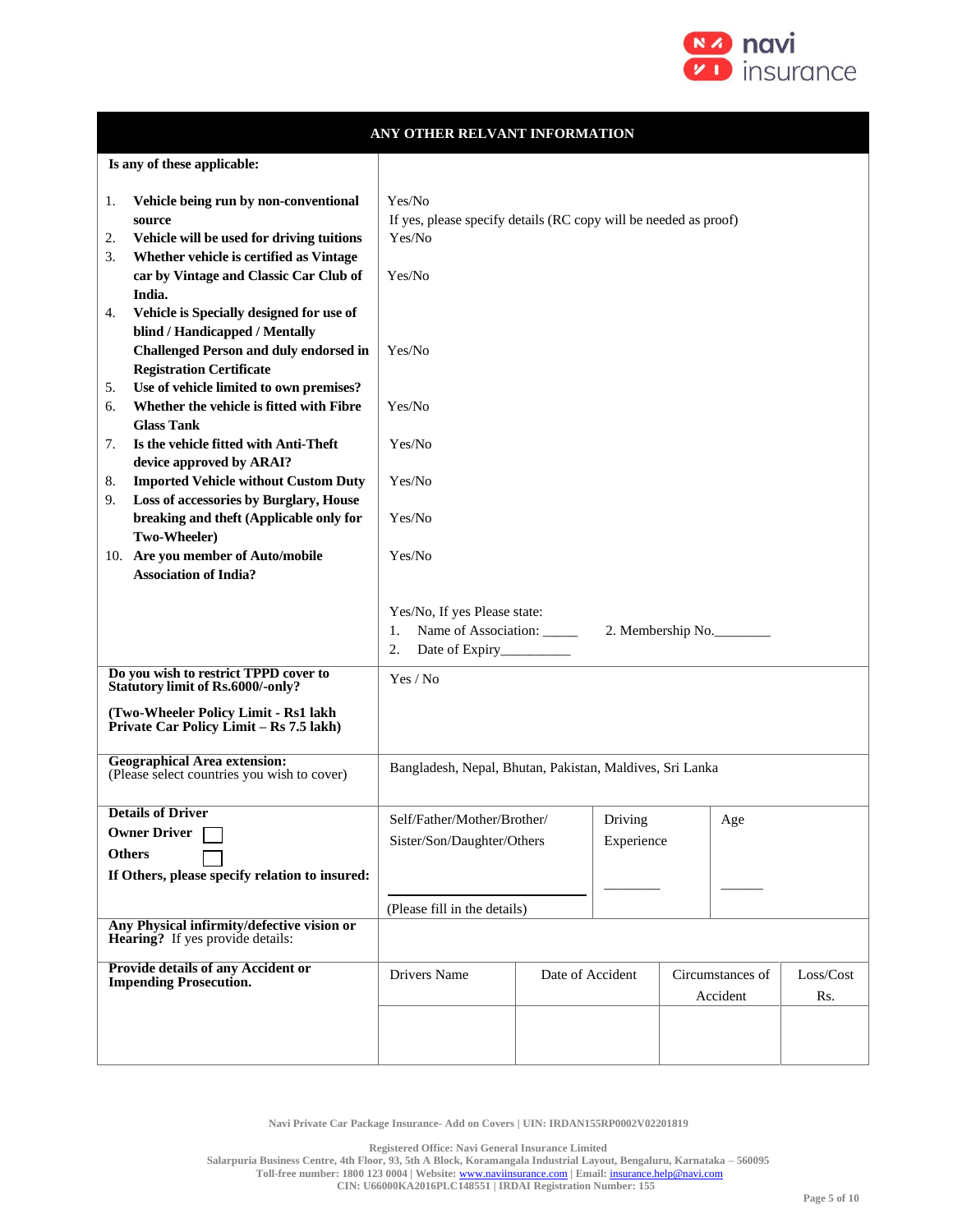

|                                                                                                                |                                                    |                                                                                                                 |                   | <b>Additional Covers Required</b>    |  |  |  |  |
|----------------------------------------------------------------------------------------------------------------|----------------------------------------------------|-----------------------------------------------------------------------------------------------------------------|-------------------|--------------------------------------|--|--|--|--|
| Yes/No.                                                                                                        | Do you wish to cover your legal liability towards? |                                                                                                                 |                   |                                      |  |  |  |  |
| <b>Paid Driver</b>                                                                                             |                                                    |                                                                                                                 | Yes /No           |                                      |  |  |  |  |
| <b>Unnamed Employees (IMT 29)</b>                                                                              |                                                    |                                                                                                                 | No. of Employees: |                                      |  |  |  |  |
| <b>Unnamed Workmen (In addition to WC</b><br>liability)                                                        |                                                    |                                                                                                                 | No. of Workmen:   |                                      |  |  |  |  |
| Soldier/Sailor/Airman employed as driver                                                                       |                                                    |                                                                                                                 |                   |                                      |  |  |  |  |
| in private capacity (Only for Private Car)                                                                     |                                                    |                                                                                                                 |                   |                                      |  |  |  |  |
| Do you already have a 24-hour Personal                                                                         |                                                    |                                                                                                                 |                   | Yes/No, if yes, Sum Insured: _______ |  |  |  |  |
| <b>Accident cover against Death and</b>                                                                        |                                                    |                                                                                                                 |                   |                                      |  |  |  |  |
| <b>Permanent Disability (Total and Partial)</b>                                                                |                                                    |                                                                                                                 |                   |                                      |  |  |  |  |
| for Capital Sum Insured of at least Rs.15<br>lacs?                                                             |                                                    |                                                                                                                 |                   |                                      |  |  |  |  |
| PA cover to Unnamed Passengers/Pillion                                                                         |                                                    | Yes / No                                                                                                        |                   |                                      |  |  |  |  |
| rider                                                                                                          |                                                    | CSI:                                                                                                            |                   |                                      |  |  |  |  |
| Private Cars - Max 2 lakh per person                                                                           |                                                    | (Per Person)                                                                                                    |                   |                                      |  |  |  |  |
| Two-Wheeler - Max Rs. 1 lakh per person<br>(In multiples of Rs. 10,000 for Seating                             |                                                    |                                                                                                                 |                   |                                      |  |  |  |  |
| capacity as per RC including driver)                                                                           |                                                    |                                                                                                                 |                   |                                      |  |  |  |  |
|                                                                                                                |                                                    |                                                                                                                 |                   |                                      |  |  |  |  |
| PA cover to Paid Driver/Cleaner/Conductor                                                                      |                                                    |                                                                                                                 | Yes / No          |                                      |  |  |  |  |
|                                                                                                                |                                                    | No of Persons                                                                                                   |                   |                                      |  |  |  |  |
|                                                                                                                |                                                    | CSI:                                                                                                            |                   |                                      |  |  |  |  |
| Do you wish to include Personal Accident cover for named persons? If YES, give name and Sum Insured opted for: |                                                    |                                                                                                                 |                   |                                      |  |  |  |  |
| <b>Name</b>                                                                                                    | <b>CSI</b> opted<br>(Rs.)                          | Name of the<br><b>Nominee</b><br><b>Relationship with</b><br>Relationship<br><b>Appointee</b><br><b>Nominee</b> |                   |                                      |  |  |  |  |
| 1)                                                                                                             |                                                    |                                                                                                                 |                   |                                      |  |  |  |  |
| 2)                                                                                                             |                                                    |                                                                                                                 |                   |                                      |  |  |  |  |
| 3)                                                                                                             |                                                    |                                                                                                                 |                   |                                      |  |  |  |  |
| 4)                                                                                                             |                                                    |                                                                                                                 |                   |                                      |  |  |  |  |
| 5)                                                                                                             |                                                    |                                                                                                                 |                   |                                      |  |  |  |  |
|                                                                                                                |                                                    |                                                                                                                 |                   |                                      |  |  |  |  |

|                                                                                            | <b>COMPULSORY PERSONAL ACCIDENT COVER FOR OWNER DRIVER</b>                                |  |  |  |  |  |
|--------------------------------------------------------------------------------------------|-------------------------------------------------------------------------------------------|--|--|--|--|--|
| Personal Accident Cover for Owner Driver is compulsory. Please give details of nomination: |                                                                                           |  |  |  |  |  |
| (a)                                                                                        | Name of the Nominee & Age                                                                 |  |  |  |  |  |
| (b)                                                                                        | Relationship                                                                              |  |  |  |  |  |
| (c)                                                                                        | Name of the Appointee                                                                     |  |  |  |  |  |
|                                                                                            | (If Nominee is a Minor)                                                                   |  |  |  |  |  |
| (d)                                                                                        | <b>Relationship to the Nominee</b>                                                        |  |  |  |  |  |
|                                                                                            |                                                                                           |  |  |  |  |  |
| Note:                                                                                      |                                                                                           |  |  |  |  |  |
|                                                                                            | Personal Accident cover for Owner Driver is compulsory for Sum Insured of Rs.15,00,000/-. |  |  |  |  |  |
| Navi Private Car Package Insurance- Add on Covers   UIN: IRDAN155RP0002V02201819           |                                                                                           |  |  |  |  |  |

**Registered Office: Navi General Insurance Limited**

**Toll-free number: 1800 123 0004 | Website:** [www.naviinsurance.com](http://www.naviinsurance.com/) **| Email:** [insurance.help@navi.com](mailto:insurance.help@navi.com)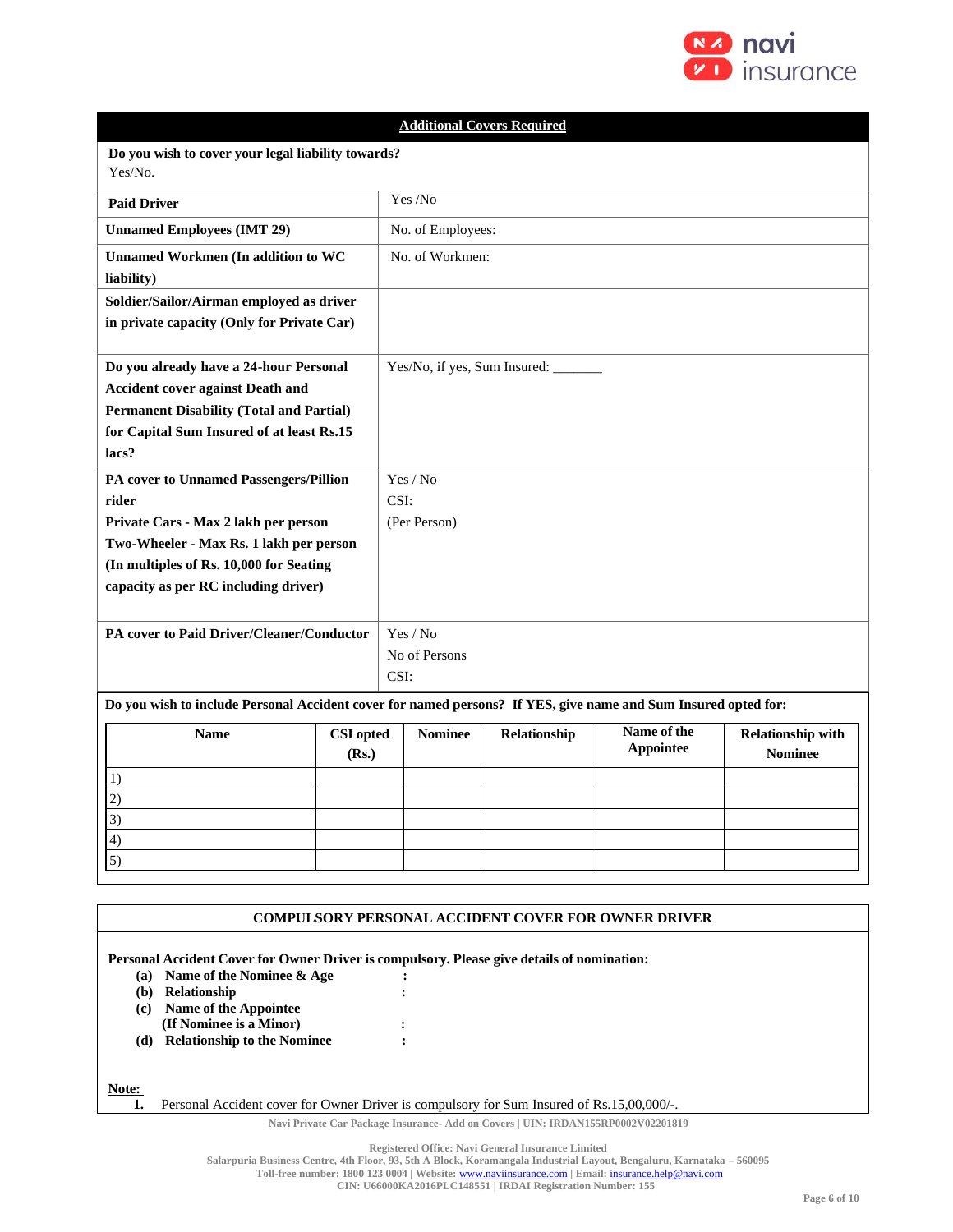

| Compulsory PA cover to owner driver cannot be granted where a vehicle is owned by a company, a<br>2.<br>partnership firm or a similar body corporate or where the owner-driver does not hold an effective driving license. |                                                                                                             |        |                                                                                                                                                                                                             |  |  |  |  |
|----------------------------------------------------------------------------------------------------------------------------------------------------------------------------------------------------------------------------|-------------------------------------------------------------------------------------------------------------|--------|-------------------------------------------------------------------------------------------------------------------------------------------------------------------------------------------------------------|--|--|--|--|
|                                                                                                                                                                                                                            | ADD ON COVER - (Two-Wheeler & Private Car)                                                                  |        |                                                                                                                                                                                                             |  |  |  |  |
| 1                                                                                                                                                                                                                          | Zero Dep Cover                                                                                              | П      | No of Claims<br><b>Without Deductible</b><br>П<br>With Deductible<br>$\Box$<br>Deductible Amount<br>Private Car - Upto Rs 5000 in multiples of Rs 1000<br>Two-Wheeler - Upto Rs 1000 in multiples of Rs 250 |  |  |  |  |
| 2                                                                                                                                                                                                                          | New Vehicle for Old Vehicle (Two-Wheeler) New<br>Car for Old Car (Private Car)                              | $\Box$ |                                                                                                                                                                                                             |  |  |  |  |
| 3                                                                                                                                                                                                                          | NCB (No claim Bonus) Secure                                                                                 | $\Box$ |                                                                                                                                                                                                             |  |  |  |  |
| 4                                                                                                                                                                                                                          | <b>Engine Protector</b>                                                                                     | $\Box$ | $\Box$<br><b>Without Deductible</b><br>With Deductible<br>$\mathsf{L}$<br>Deductible: 10% of claim amount<br>(Deductible Option only available for Private Car)                                             |  |  |  |  |
| 5                                                                                                                                                                                                                          | Consumable Expenses                                                                                         | $\Box$ |                                                                                                                                                                                                             |  |  |  |  |
| 6                                                                                                                                                                                                                          | Roadside Assistance                                                                                         | $\Box$ |                                                                                                                                                                                                             |  |  |  |  |
| 7                                                                                                                                                                                                                          | Hospi Cash (Two-Wheeler)<br>Rs 500/1000/2000 per day                                                        | $\Box$ | Daily Cash Amount                                                                                                                                                                                           |  |  |  |  |
| 8                                                                                                                                                                                                                          | Hospi Cash (Private Car)<br>Rs 1000/2000 /3000 per day                                                      | □      | Daily Cash Amount                                                                                                                                                                                           |  |  |  |  |
| 9                                                                                                                                                                                                                          | Accidental Hospitalisation (Two-wheeler)<br>Rs 50,000/1,00,000/2,00,000/3,00,000/4,00,000/<br>5,00,000      | $\Box$ |                                                                                                                                                                                                             |  |  |  |  |
| 10                                                                                                                                                                                                                         | Accidental Hospitalisation (Private Car)<br>Rs 50,000/1,00,000/2,00,000/3,00,000/4,00,000/<br>5,00,000      | $\Box$ | Sum Insured                                                                                                                                                                                                 |  |  |  |  |
| 11                                                                                                                                                                                                                         | <b>Enhanced Owner Personal Accident</b><br>(Multiples of Rs 100,000 upto Rs 20,00,000)                      | $\Box$ | CSI Amount                                                                                                                                                                                                  |  |  |  |  |
| 12                                                                                                                                                                                                                         | Enhanced Pillion Rider Personal Accident<br>(Two-Wheeler)<br>(Multiples of Rs 100,000 upto Rs 20,00,000)    | □      | CSI Amount                                                                                                                                                                                                  |  |  |  |  |
| 13                                                                                                                                                                                                                         | <b>Enhanced Occupants Personal Accident</b><br>(Private Car)<br>(Multiples of Rs 100,000 upto Rs 20,00,000) | $\Box$ | CSI Amount                                                                                                                                                                                                  |  |  |  |  |
| 14                                                                                                                                                                                                                         | <b>EMI</b> Protector                                                                                        | $\Box$ |                                                                                                                                                                                                             |  |  |  |  |
| 15                                                                                                                                                                                                                         | <b>Outstanding Loan Protector</b>                                                                           | $\Box$ |                                                                                                                                                                                                             |  |  |  |  |

**Registered Office: Navi General Insurance Limited**

**Salarpuria Business Centre, 4th Floor, 93, 5th A Block, Koramangala Industrial Layout, Bengaluru, Karnataka – 560095**

**Toll-free number: 1800 123 0004 | Website:** [www.naviinsurance.com](http://www.naviinsurance.com/) **| Email:** [insurance.help@navi.com](mailto:insurance.help@navi.com)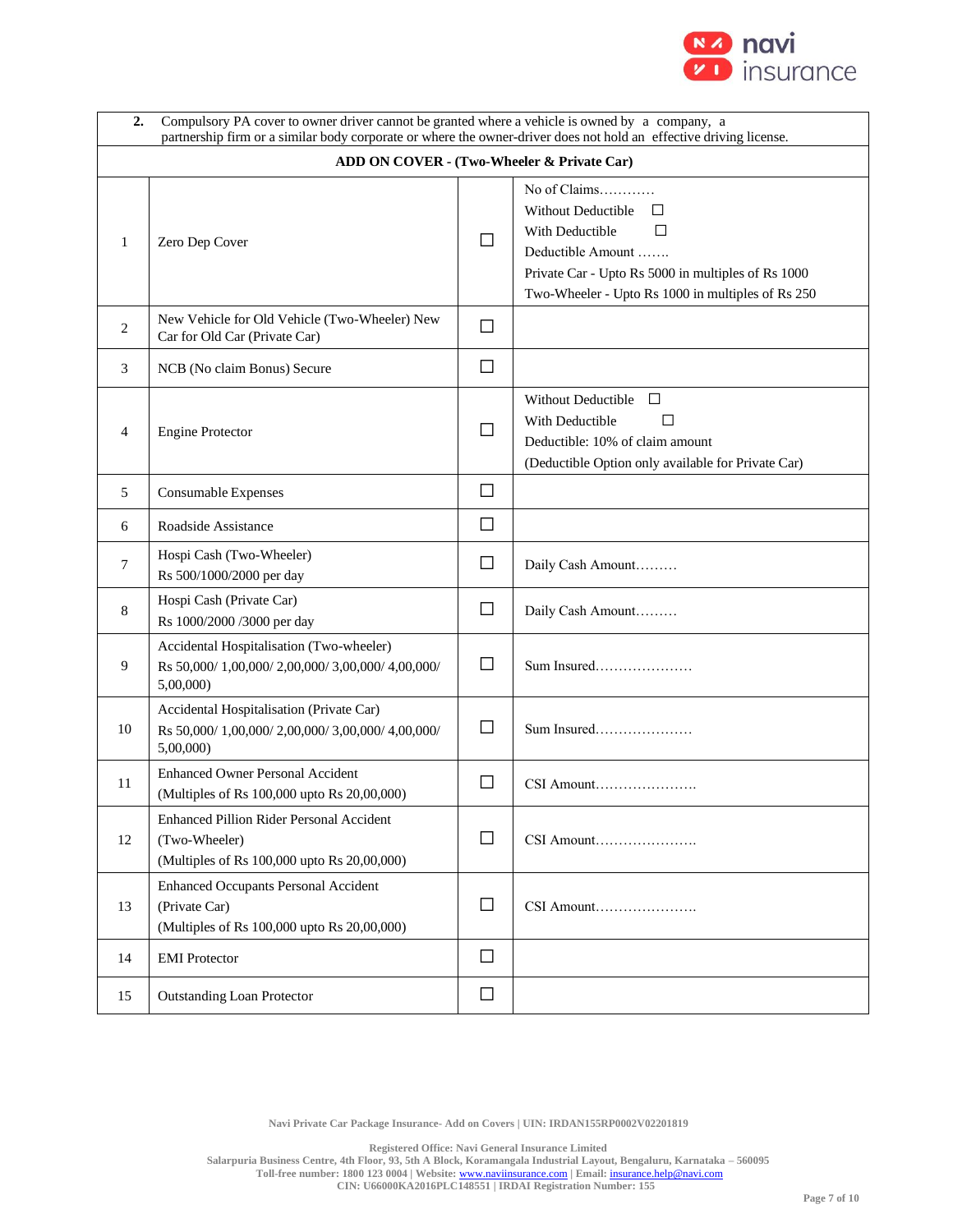

|                                                                                                                                                                                                                                                                                                                                                                                                                                                                 | ADD ON COVER - (PRIVATE CAR ONLY)                                                                                              |        |                                                             |  |  |  |  |
|-----------------------------------------------------------------------------------------------------------------------------------------------------------------------------------------------------------------------------------------------------------------------------------------------------------------------------------------------------------------------------------------------------------------------------------------------------------------|--------------------------------------------------------------------------------------------------------------------------------|--------|-------------------------------------------------------------|--|--|--|--|
| 16                                                                                                                                                                                                                                                                                                                                                                                                                                                              | Daily Conveyance Allowance: Limits per day:<br>Compact -1000/ Mid-Size/Executive -1500/ MPV-<br>SUV -2000/ Premium Cars -3000) | $\Box$ | Limit per day                                               |  |  |  |  |
| 17                                                                                                                                                                                                                                                                                                                                                                                                                                                              | Tyre Replacement:<br>Supplied with Car $\Box$ or<br>Year of Purchase                                                           | $\Box$ | 1. With Depreciation<br>□<br>2. Full Replacement Basis<br>□ |  |  |  |  |
| 18                                                                                                                                                                                                                                                                                                                                                                                                                                                              | Key and Lock Replacement<br>(Upto 1 lakh)                                                                                      | $\Box$ |                                                             |  |  |  |  |
| 19                                                                                                                                                                                                                                                                                                                                                                                                                                                              | NCB Protector-Repair of Non-Metallic Parts                                                                                     | $\Box$ |                                                             |  |  |  |  |
| 20                                                                                                                                                                                                                                                                                                                                                                                                                                                              | Depreciation Cover - Specified Limit                                                                                           | $\Box$ | Rs 10,000 $\Box$ Rs 15,000 $\Box$ Rs 25,000 $\Box$          |  |  |  |  |
| 21                                                                                                                                                                                                                                                                                                                                                                                                                                                              | Personal Belonging protector<br>(In Multiples of Rs. 10,000 up to Rs. 50,000)                                                  | □      | Sum Insured                                                 |  |  |  |  |
| 22                                                                                                                                                                                                                                                                                                                                                                                                                                                              | <b>Emergency Transport and Hotel Stay</b><br>(Upto Rs10000 in multiples of Rs2500)                                             | $\Box$ | Sum Insured                                                 |  |  |  |  |
|                                                                                                                                                                                                                                                                                                                                                                                                                                                                 |                                                                                                                                |        |                                                             |  |  |  |  |
| PREMIUM PAYMENT AND BANK DETAILS<br>Payment Option:<br>Demand Draft<br>Fund Transfer<br>Cheque<br>Pay Order<br>П<br>$\Box$<br>П<br>□<br>Debit Card<br>Credit Card<br>$\Box$<br>$\Box$<br>Premium Amount:<br>Amount in Words:<br>₹<br>For Cheque/DD/PO (Payable in favour of Navi General Insurance Company Limited)                                                                                                                                             |                                                                                                                                |        |                                                             |  |  |  |  |
|                                                                                                                                                                                                                                                                                                                                                                                                                                                                 | <b>Account Holder Name</b><br><b>Instrument Number</b>                                                                         |        | <b>Instrument Date</b><br>$\ddot{\phantom{a}}$              |  |  |  |  |
|                                                                                                                                                                                                                                                                                                                                                                                                                                                                 | <b>Instrument Amount</b>                                                                                                       |        | <b>Bank Name</b>                                            |  |  |  |  |
|                                                                                                                                                                                                                                                                                                                                                                                                                                                                 | Credit/Debit Card No.                                                                                                          |        | <b>Expiry Date</b>                                          |  |  |  |  |
|                                                                                                                                                                                                                                                                                                                                                                                                                                                                 | : Name of Bank/Wallet<br>Fund Transfer/Wallet                                                                                  |        | <b>Transaction Number:</b>                                  |  |  |  |  |
| PAN Number                                                                                                                                                                                                                                                                                                                                                                                                                                                      |                                                                                                                                |        | TAN Number                                                  |  |  |  |  |
| Note:<br>As per the Regulatory requirements, we can affect payment of the refund (if any) and or claims only through Electronic Clearing<br>System (ECS) / National Electronic Funds Transfer (NEFT) / Real Time Gross Settlement (RTGS) / Interbank Mobile Payment<br>Service (IMPS). If the premium payment mode is other than cheque, please provide your account details as mentioned below for<br>refund purposes.<br>Account No.<br><b>IFSC/MICR Code</b> |                                                                                                                                |        |                                                             |  |  |  |  |
| UPI ID                                                                                                                                                                                                                                                                                                                                                                                                                                                          |                                                                                                                                |        | <b>Branch Name:</b>                                         |  |  |  |  |
|                                                                                                                                                                                                                                                                                                                                                                                                                                                                 | Type of Account<br>Saving Bank's Account<br>Others (Please Specify)                                                            | $\Box$ | $\Box$ Current Account<br>□                                 |  |  |  |  |

**Registered Office: Navi General Insurance Limited**

**Salarpuria Business Centre, 4th Floor, 93, 5th A Block, Koramangala Industrial Layout, Bengaluru, Karnataka – 560095**

**Toll-free number: 1800 123 0004 | Website:** [www.naviinsurance.com](http://www.naviinsurance.com/) **| Email:** [insurance.help@navi.com](mailto:insurance.help@navi.com)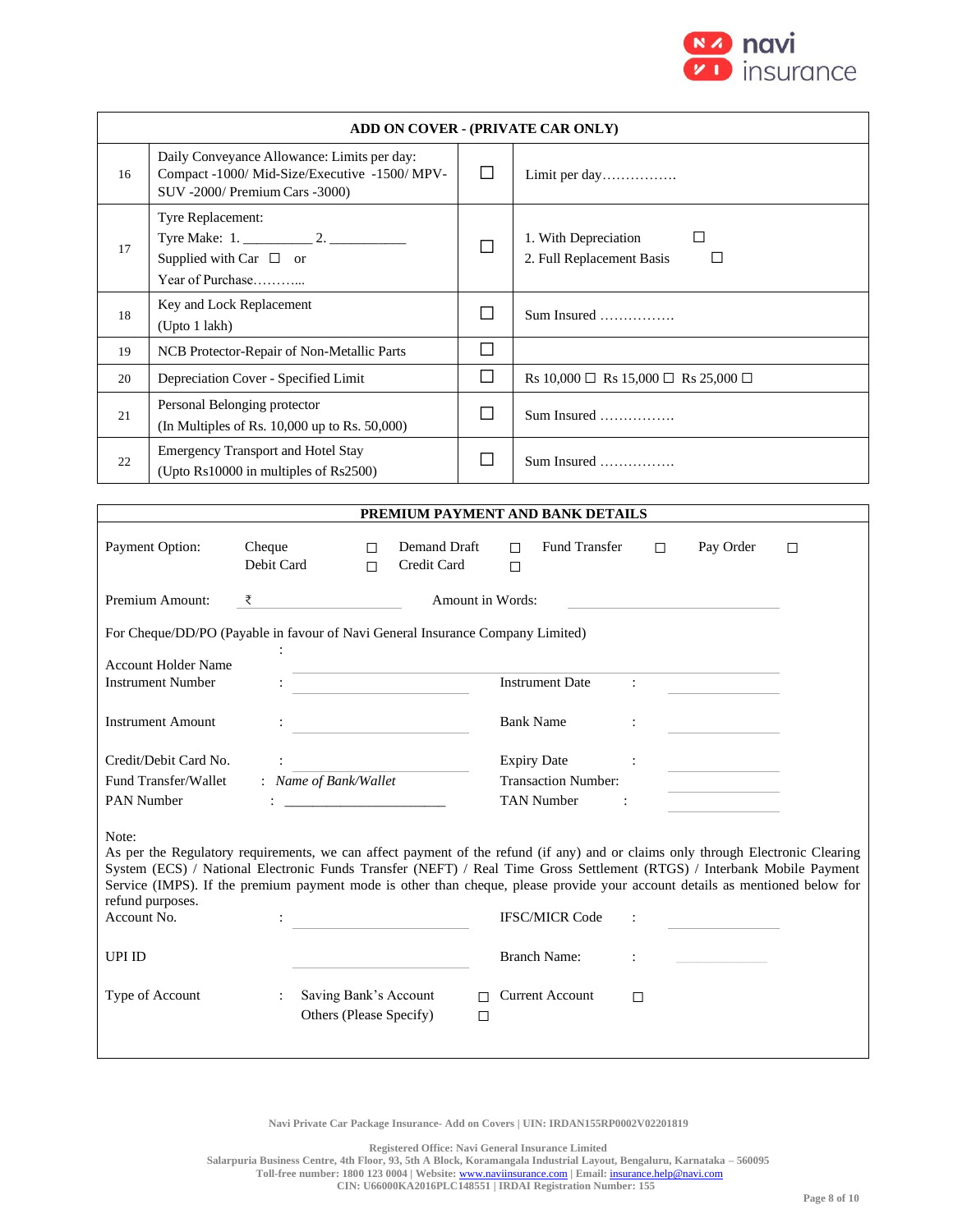

| (Email Id is mandatory)                                                                                                               |                                     |                                                                                          |  |  |  |  |
|---------------------------------------------------------------------------------------------------------------------------------------|-------------------------------------|------------------------------------------------------------------------------------------|--|--|--|--|
| Do you have an EIA<br>$\mathcal{L} = \{1, \ldots, n\}$<br>$\Box$ Yes<br>$\Box$ No                                                     | If No, do you wish to apply for EIA | $\Box$ Yes<br>$\Box$ No                                                                  |  |  |  |  |
| If Yes, please quote the EIA number                                                                                                   |                                     | : << >>>>>>>>                                                                            |  |  |  |  |
| If applied, please mention your preferred Insurance Repository                                                                        |                                     | $\begin{array}{ccccc} \cdot & \cdot & \cdot & \cdot & \cdot & \cdot & \cdot \end{array}$ |  |  |  |  |
| Email Id (Registered with Insurance Repository)                                                                                       |                                     | $\begin{array}{ccc} \cdot & \prec & \cdot & \cdot & \cdot & \cdot \end{array}$           |  |  |  |  |
| Your Policy will be credited in your EIA account and your address details as mentioned in the EIA shall override the address provided |                                     |                                                                                          |  |  |  |  |
| in this proposal for Insurance. We request you to inform the Repository of any changes in the details immediately.                    |                                     |                                                                                          |  |  |  |  |

# **Declaration**:

"I/We desire to insure with NAVI GENERAL INSURANCE LIMITED ("Company") in respect of the vehicle described in this proposal form and statements contained herein, shared by me digitally or otherwise either through Company website, emails, Mobile application or any such mode of communication are true and accurate representations.

I/We undertake and confirm that:

- a) If any of the statements made herein are found to be false or incorrect, the benefits under this policy would stand forfeited.
- b) This application and declaration shall be promissory and shall be the basis of contract between me/us and the Company.
- c) I/We have read and understood the coverages, the terms and conditions and accept the Company's policy of insurance along with said conditions. .
- d) If any additions or alterations are carried out by me/us in this proposal form or if there is any change in the information submitted by me/us after the submission of this proposal form, then the same would be conveyed to the Company immediately, failing which the benefits under the policy would stand forfeited.
- e) The Company may take appropriate measures to capture the voice log for all telephonic transactions carried out by me/us as required by the procedure/regulations internal or external to the Company and shall not hold the Company responsible or liable for relying/using such recorded telephonic conversation.
- f) The insurance would be effective only on acceptance of this application by the Company and the payment of requisite premium in advance. In the event of non-realization of the Cheque or non-receipt of the amount of premium by the company, the policy shall be deemed cancelled "ab initio" and the Company shall not be responsible for any liabilities of whatsoever nature under this policy.
- g) I/We agree to receive "Certificate of Insurance and Policy Schedule" only and shall access the policy terms, conditions and exclusions on the company's website.
- h) I/We hereby confirm that all premiums have been/will be paid from bonafide sources and no premiums have been/will be paid out of proceeds of crime related to any of the offence listed in Prevention of Money Laundering Act, 2002. I understand that the Company has the right to call for documents to establish sources of funds.

**Registered Office: Navi General Insurance Limited**

**Salarpuria Business Centre, 4th Floor, 93, 5th A Block, Koramangala Industrial Layout, Bengaluru, Karnataka – 560095 Toll-free number: 1800 123 0004 | Website:** [www.naviinsurance.com](http://www.naviinsurance.com/) **| Email:** [insurance.help@navi.com](mailto:insurance.help@navi.com)